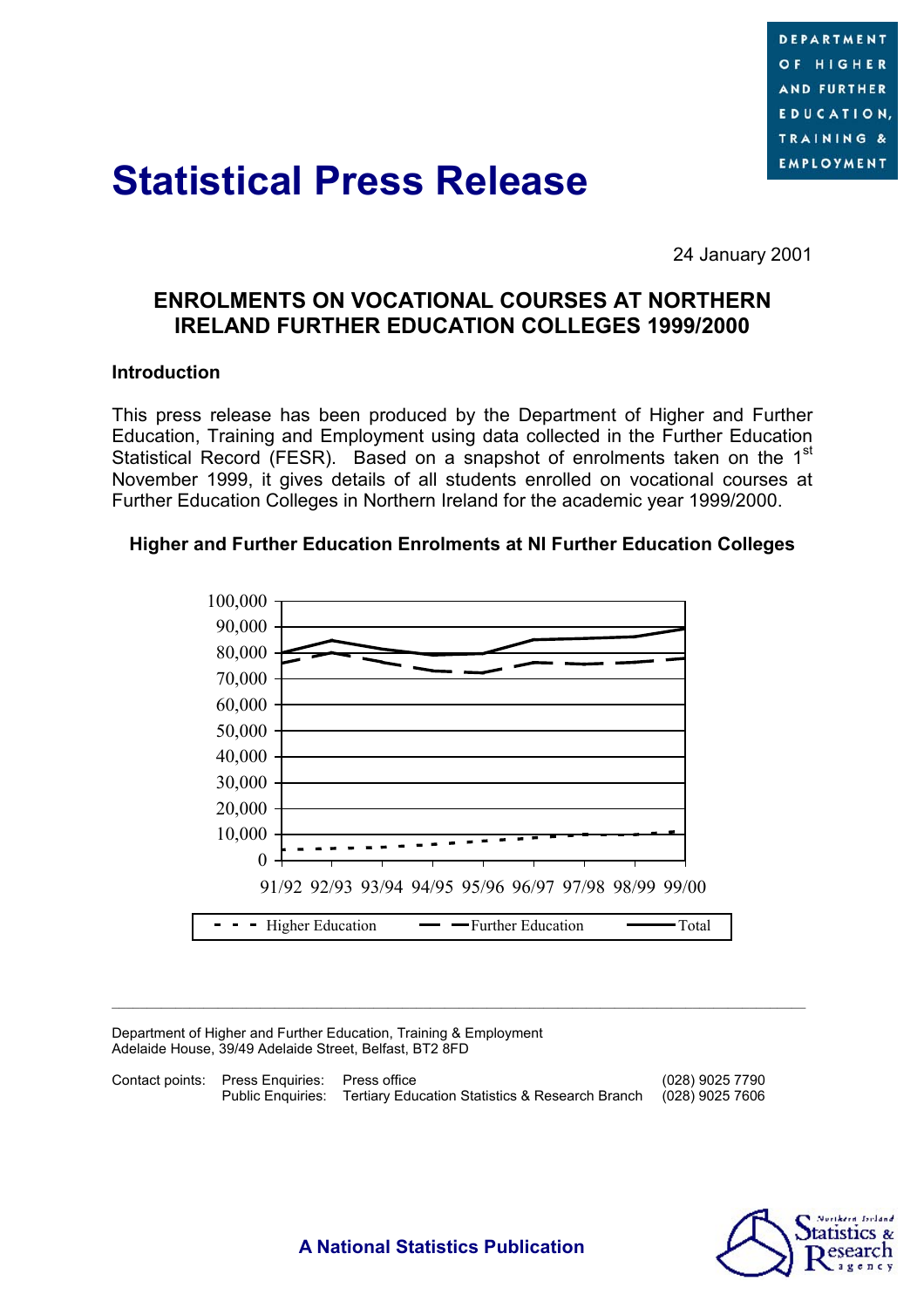## **Key Points**

- The total number of students enrolled at Further Education Colleges in Northern Ireland in 1999/2000 was 89,379. The majority of students in 1999/2000 were studying Further Education courses (87%). The dominant mode of attendance for all enrolments was part-time study (73%).
- The number of students enrolled at Further Education Colleges in Northern Ireland has risen by nearly 4% since 1998/1999; full-time enrolments increased by over 1%, with part-time enrolments increasing by over 4%.
- There was a large increase in enrolments on Higher Education courses at Northern Ireland Further Education Colleges (15%) between 1998/99 and 1999/2000. Further Education enrolments increased slightly (2%) during the same period.
- Females comprised 59% of the student population in Higher Education and 60% of Further Education enrolments were female in 1999/2000.
- For 1999/2000, of the students for whom age was known, 46% were aged 19 or under, whilst 39% were aged 26 or over.
- The most popular standard classification subject groups in 1999/2000 were Applied Science (19%), Information & Communication Technology (15%), and Business & Management (11%).
- The most popular full-time Further Education standard classification subject groups in 1999/2000 were Applied Science (14%), Construction, Built Environment & Civil Engineering (13%) and Business & Management (12%).
- In 1999/2000 HNC courses accounted for just over 26% of Higher Education enrolments, with 33% studying HNDs. Of level three enrolments, 17% were A-level enrolments with Advanced GNVQ enrolments also comprising 17%. Almost 28% of all level two enrolments were on GCSE courses.
- A quarter (22,342) of all 1999/2000 enrolments were at the Belfast Institute of Further and Higher Education.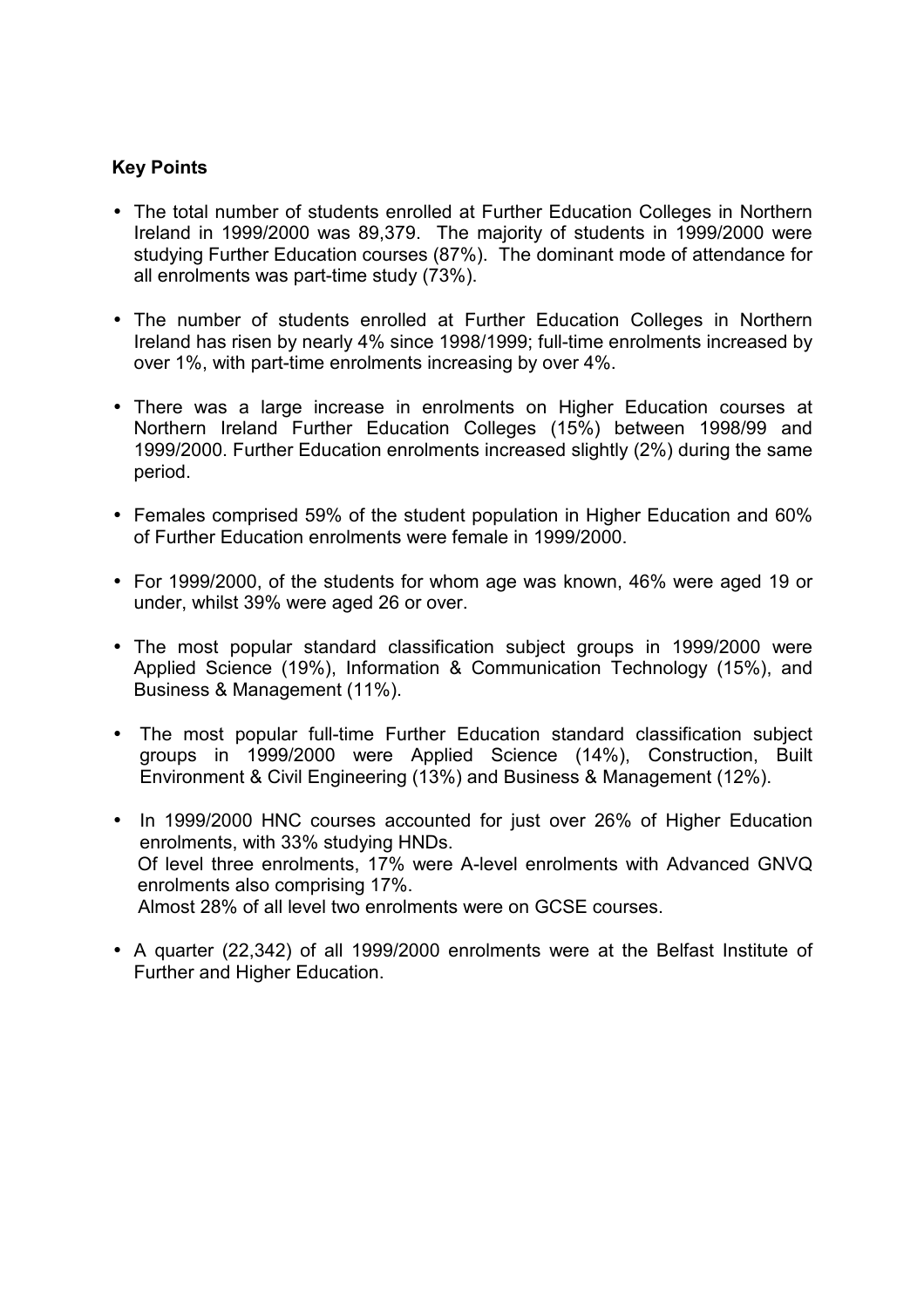### **Tables**

Table 1(a) details Higher Education enrolments by college, mode of attendance and gender.

Table 1(b) details Further Education enrolments by college, mode of attendance and gender.

Table 1(c) sums the above two tables for all enrolments by college, mode of attendance and gender.

Table 2 shows Higher Education, Further Education and total enrolments by the age groups: 19 years and under, 20-25 years and 26 years and over; together with mode of attendance and gender.

Table 3(a) details Higher Education enrolments by standard classification subject group, mode of attendance and gender.

Table 3(b) details Further Education enrolments by standard classification subject group, mode of attendance and gender.

Table 3(c) sums the above two tables for all enrolments by standard classification subject group, mode of attendance and gender.

Table 4 presents total enrolments by qualification type and level, mode of attendance and gender.

Annex 1(a) compares 1998/1999 and 1999/2000 information on student enrolments on Higher and Further Education courses by mode of attendance.

Annex 1(b) compares 1998/1999 and 1999/2000 information on student enrolments on Higher and Further Education courses by college.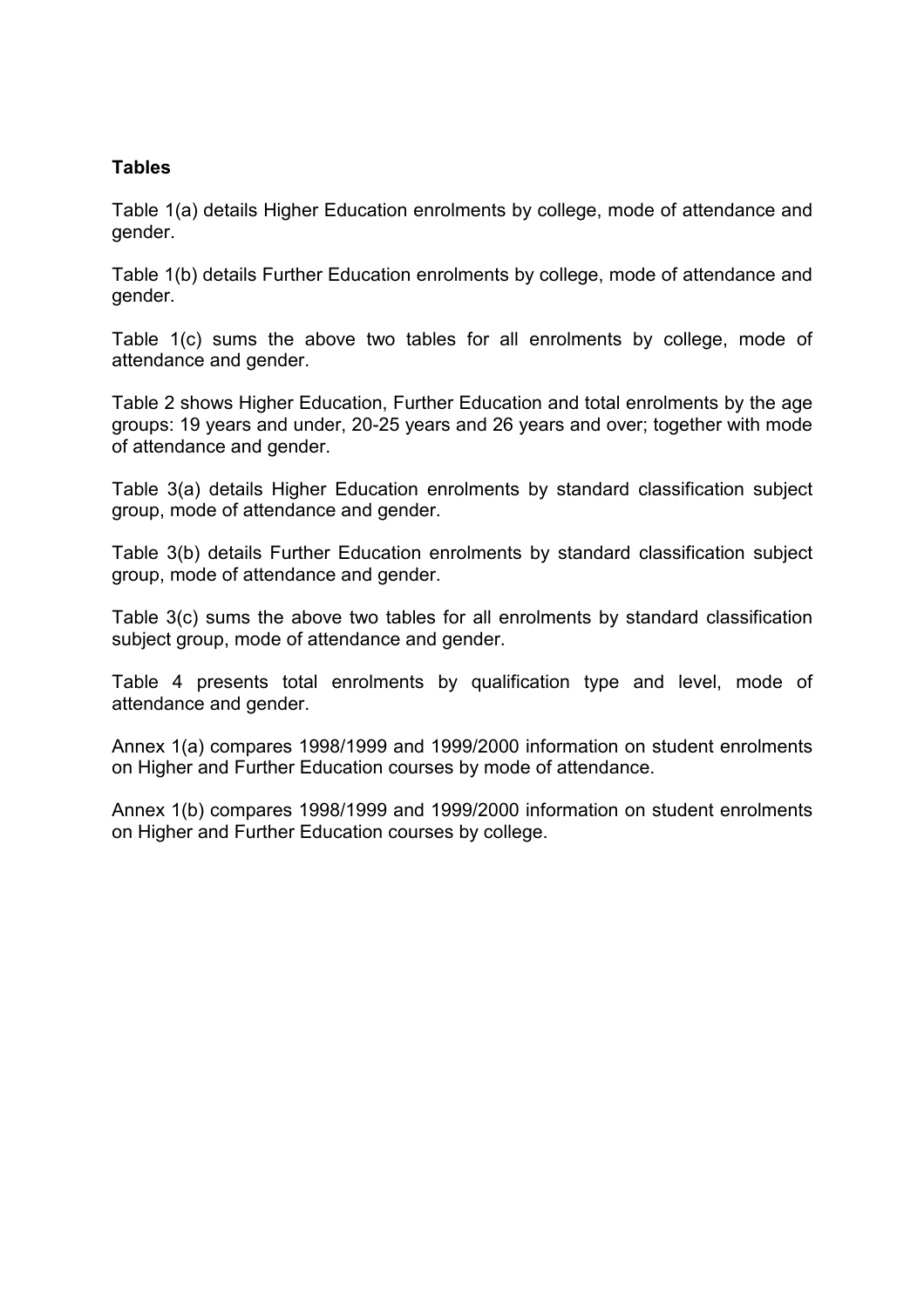#### **Notes to Editors**

- 1. The statistics in this Press Release have been derived from the Further Education Statistical Record (FESR), a computerised return consisting of an individual record for each enrolment on a vocational course in Northern Ireland Further Education Institutions.
- 2. In the text 'students' and 'enrolments' are used interchangeably; strictly all figures relate to enrolments.
- 3. Higher Education is defined as a course leading to a qualification above A-level standard. This includes postgraduate study, first degrees, BTEC Higher National Diploma (HND) and Certificate (HNC) courses and a number of professional qualifications.
- 4. The figures in this Press Release are counts of student enrolments as at 1<sup>st</sup> November 1999, and 1998/99 figures are as at 1<sup>st</sup> November 1998.
- 5. Mode of attendance identifies students studying full or part-time:
	- (a) Full-time students include all students whose attendance is:
		- (i) full-time (for at least 15 hours and at least 7 sessions per week, or for more than 21 hours per week, with no sessional requirement);
		- (ii) on sandwich courses; or
		- (iii) on short courses (single self-contained periods of full-time study of under 4 weeks' duration, within one academic year, which do not have to satisfy the hour and session requirements of (i) above).
	- (b) Part-time students include all students whose attendance is:
		- (i) part-time day;
		- (ii) block release;
		- (iii) evening only;
		- (iv) open/distance learning; or
		- (v) linked to their attendance at a school on a full-time basis.
- 6. Age is at  $1<sup>st</sup>$  July 1999.
- 7. The standard classification subject groups listed in tables 3(a), 3(b) and 3(c) are a departure from those used in previous NI Further Education Press Releases. While the previous subject areas mirrored the categories used by the UK Higher Education Statistical Agency (HESA), the standard classification subject groups listed in the present Press Release are categories used by the Department of Higher and Further Education, Training and Employment.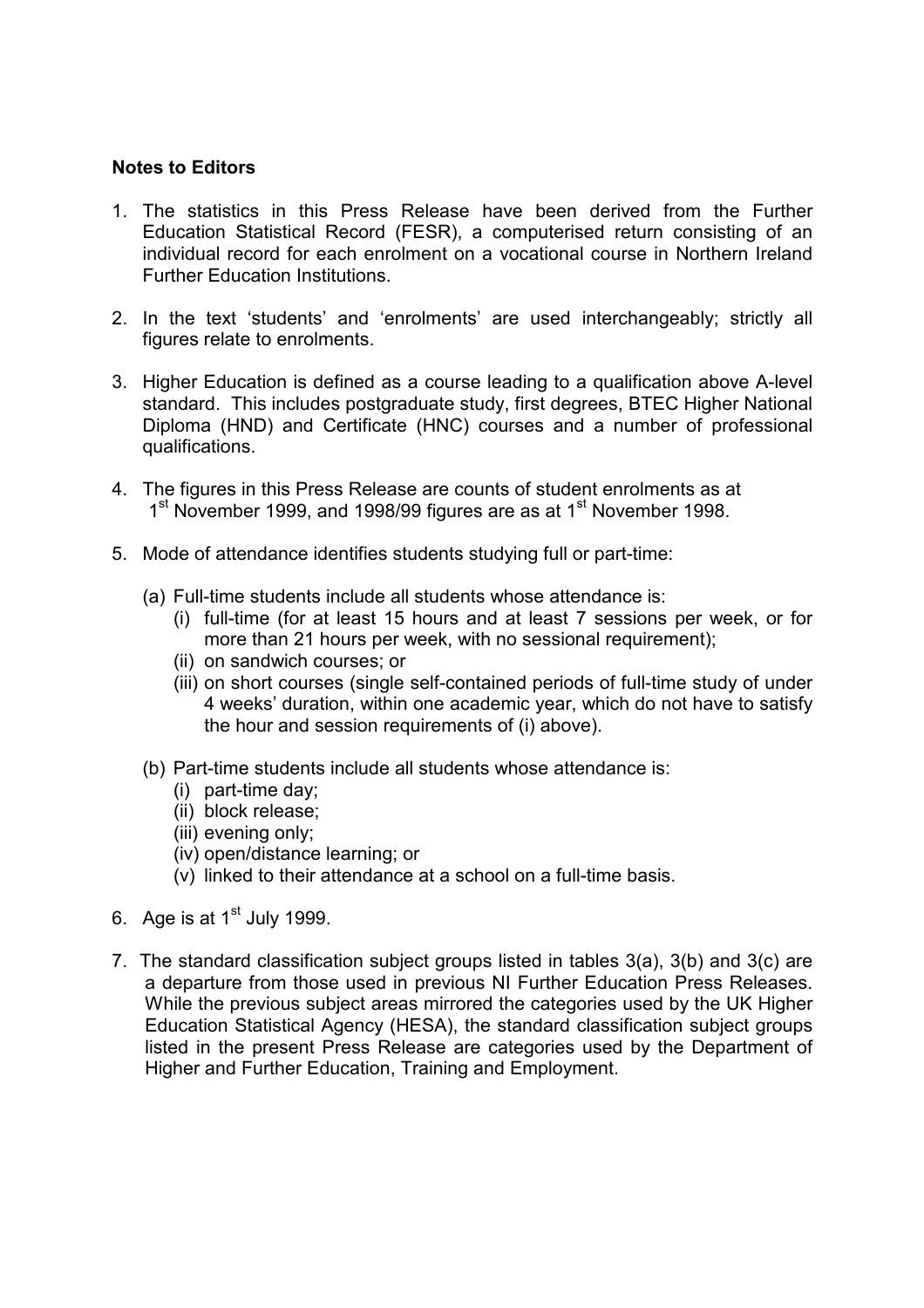#### *Further Enquiries*

Requests for further information should be addressed to

Thomas Coyle Tertiary Education Statistics & Research Branch Department of Higher and Further Education, Training & Employment Adelaide House; 39-49 Adelaide Street; BELFAST; BT2 8FD

Telephone (028) 9025 7755 / Fax (028) 9025 7747 e-mail thomas.coyle@dhfeteni.gov.uk

DHFETE Statistical Press Releases can be accessed at the DHFETE internet site www.dhfeteni.gov.uk

**Press Enquiries should be made to the Department's Press Office at the above address, telephone (028) 9025 7790 / fax (028) 9025 7795.**

#### **A National Statistics publication**

National Statistics are produced to high professional standards set out in the National Statistics Code of Practice. They undergo regular quality assurance reviews to ensure that they meet customer needs. They are produced free from any political interference.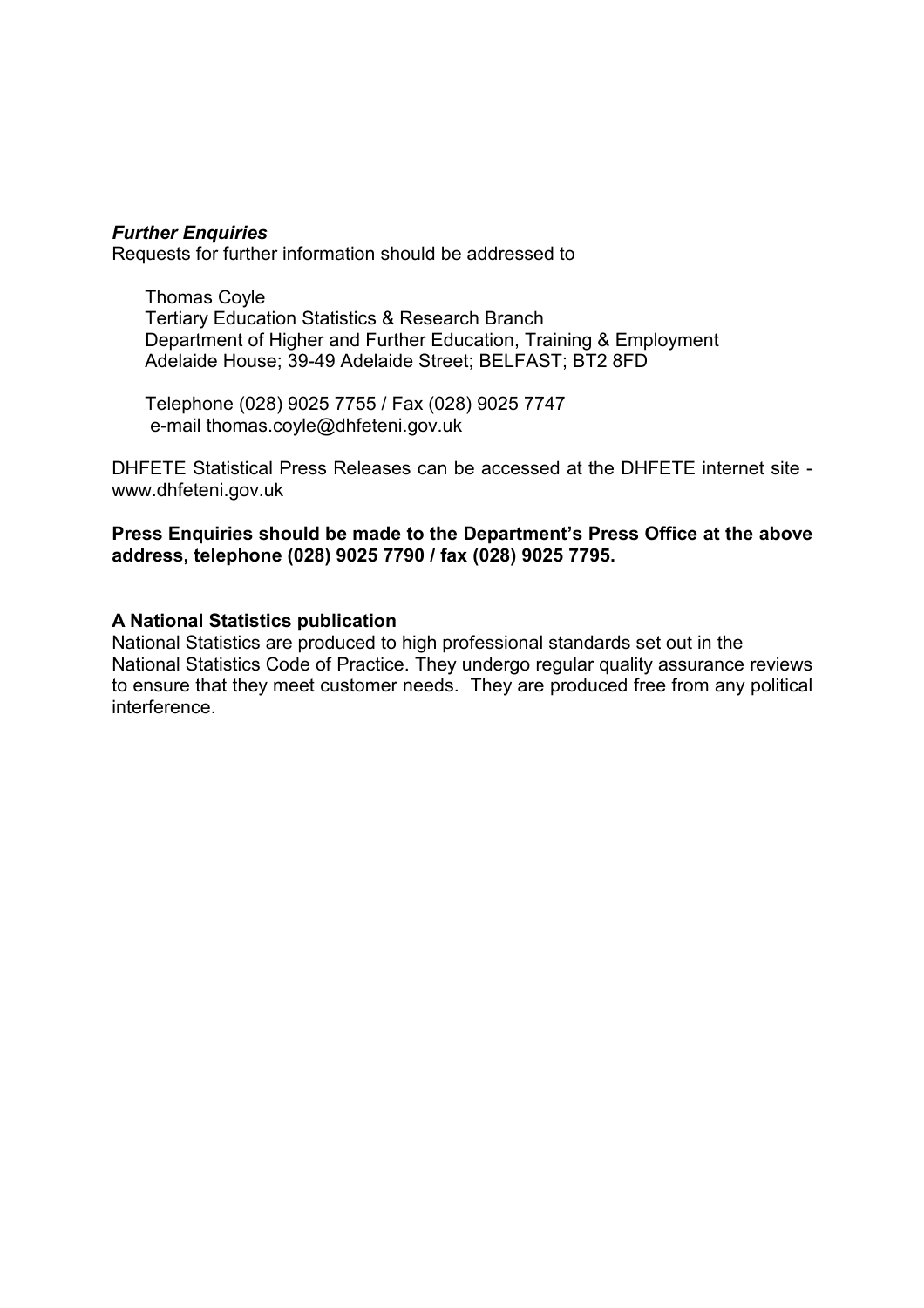|                     |       | Full-time |                          |       | Part-time |       |       | Full & Part-time |        |
|---------------------|-------|-----------|--------------------------|-------|-----------|-------|-------|------------------|--------|
| College             | Male  | Female    | Total                    | Male  | Female    | Total | Male  | Female           | Total  |
| Armagh              |       |           |                          | 14    | 44        | 58    | 14    | 44               | 58     |
| BIFHE <sup>1</sup>  | 655   | 719       | 1,374                    | 1,192 | 1,507     | 2,699 | 1,847 | 2,226            | 4,073  |
| Castlereagh         |       |           | $\overline{\phantom{0}}$ | 52    | 72        | 124   | 52    | 72               | 124    |
| Causeway            |       |           | $\overline{\phantom{0}}$ | 73    | 56        | 129   | 73    | 56               | 129    |
| <b>East Antrim</b>  | 3     | 37        | 40                       | 93    | 255       | 348   | 96    | 292              | 388    |
| East Down           | 10    | 1         | 11                       | 98    | 222       | 320   | 108   | 223              | 331    |
| East Tyrone         |       |           | -                        | 22    | 231       | 253   | 22    | 231              | 253    |
| Fermanagh           | 38    | 90        | 128                      | 128   | 366       | 494   | 166   | 456              | 622    |
| Limavady            |       |           | $\overline{\phantom{0}}$ | 32    | 51        | 83    | 32    | 51               | 83     |
| Lisburn             | 40    | 21        | 61                       | 268   | 252       | 520   | 308   | 273              | 581    |
| NEIFHE $2$          | 86    | 98        | 184                      | 184   | 242       | 426   | 270   | 340              | 610    |
| Newry               | 60    | 110       | 170                      | 148   | 419       | 567   | 208   | 529              | 737    |
| NIHCC <sup>3</sup>  | 43    | 161       | 204                      | 5     | 11        | 16    | 48    | 172              | 220    |
| North Down & Ards   | 229   | 178       | 407                      | 222   | 327       | 549   | 451   | 505              | 956    |
| NWIFHE <sup>4</sup> | 249   | 424       | 673                      | 253   | 357       | 610   | 502   | 781              | 1,283  |
| Omagh               |       |           | $\blacksquare$           | 62    | 205       | 267   | 62    | 205              | 267    |
| Upper Bann          | 126   | 31        | 157                      | 240   | 271       | 511   | 366   | 302              | 668    |
| Total               | 1,539 | 1,870     | 3,409                    | 3,086 | 4,888     | 7,974 | 4,625 | 6,758            | 11,383 |

**Table 1 (a): Higher Education enrolments by college, mode of attendance and gender 1999/2000**

<sup>1</sup> Belfast Institute of Further and Higher Education

<sup>2</sup> North East Institute of Further and Higher Education

<sup>3</sup> Northern Ireland Hotel and Catering College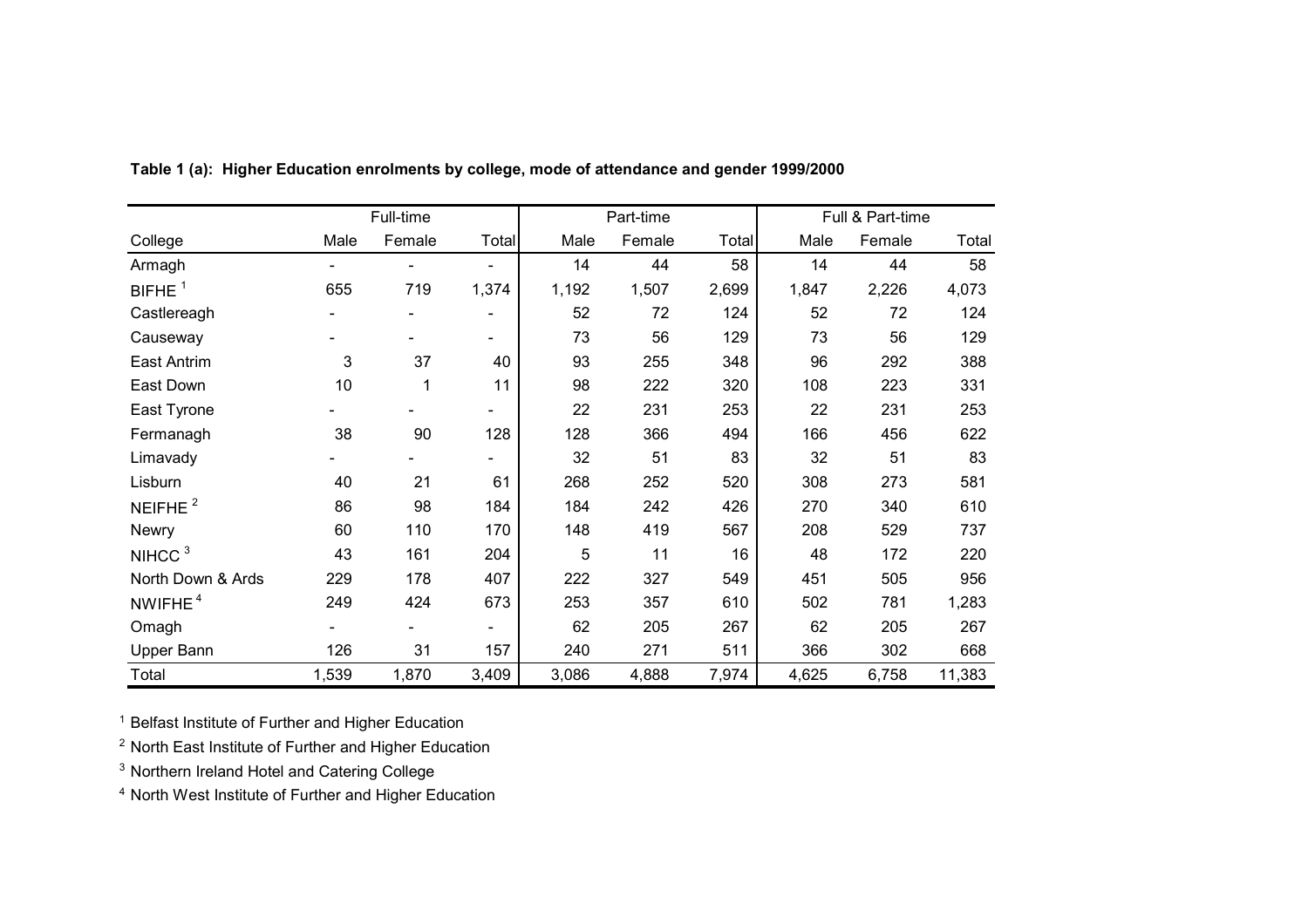|                     |        | Full-time |        |        | Part-time |        | Full & Part-time |        |        |  |
|---------------------|--------|-----------|--------|--------|-----------|--------|------------------|--------|--------|--|
| College             | Male   | Female    | Total  | Male   | Female    | Total  | Male             | Female | Total  |  |
| Armagh              | 544    | 624       | 1,168  | 251    | 554       | 805    | 795              | 1,178  | 1,973  |  |
| BIFHE $1$           | 1,365  | 1,322     | 2,687  | 6,121  | 9,461     | 15,582 | 7,486            | 10,783 | 18,269 |  |
| Castlereagh         | 473    | 288       | 761    | 952    | 1,607     | 2,559  | 1,425            | 1,895  | 3,320  |  |
| Causeway            | 597    | 457       | 1,054  | 519    | 1,117     | 1,636  | 1,116            | 1,574  | 2,690  |  |
| <b>East Antrim</b>  | 502    | 448       | 950    | 1,204  | 2,186     | 3,390  | 1,706            | 2,634  | 4,340  |  |
| East Down           | 726    | 483       | 1,209  | 859    | 1,686     | 2,545  | 1,585            | 2,169  | 3,754  |  |
| East Tyrone         | 382    | 404       | 786    | 627    | 1,389     | 2,016  | 1,009            | 1,793  | 2,802  |  |
| Fermanagh           | 427    | 413       | 840    | 763    | 1,845     | 2,608  | 1,190            | 2,258  | 3,448  |  |
| Limavady            | 447    | 464       | 911    | 538    | 862       | 1,400  | 985              | 1,326  | 2,311  |  |
| Lisburn             | 557    | 437       | 994    | 886    | 1,149     | 2,035  | 1,443            | 1,586  | 3,029  |  |
| NEIFHE $2$          | 988    | 945       | 1,933  | 1,157  | 2,657     | 3,814  | 2,145            | 3,602  | 5,747  |  |
| Newry               | 907    | 896       | 1,803  | 842    | 2,193     | 3,035  | 1,749            | 3,089  | 4,838  |  |
| NIHCC <sup>3</sup>  | 47     | 82        | 129    | 55     | 138       | 193    | 102              | 220    | 322    |  |
| North Down & Ards   | 1,007  | 726       | 1,733  | 1,492  | 2,727     | 4,219  | 2,499            | 3,453  | 5,952  |  |
| NWIFHE <sup>4</sup> | 813    | 1,042     | 1,855  | 2,432  | 3,365     | 5,797  | 3,245            | 4,407  | 7,652  |  |
| Omagh               | 439    | 454       | 893    | 664    | 1,310     | 1,974  | 1,103            | 1,764  | 2,867  |  |
| Upper Bann          | 543    | 470       | 1,013  | 1,371  | 2,298     | 3,669  | 1,914            | 2,768  | 4,682  |  |
| Total               | 10,764 | 9,955     | 20,719 | 20,733 | 36,544    | 57,277 | 31,497           | 46,499 | 77,996 |  |

**Table 1 (b): Further Education enrolments by college, mode of attendance and gender 1999/2000**

<sup>1</sup> Belfast Institute of Further and Higher Education

<sup>2</sup> North East Institute of Further and Higher Education

 $3$  Northern Ireland Hotel and Catering College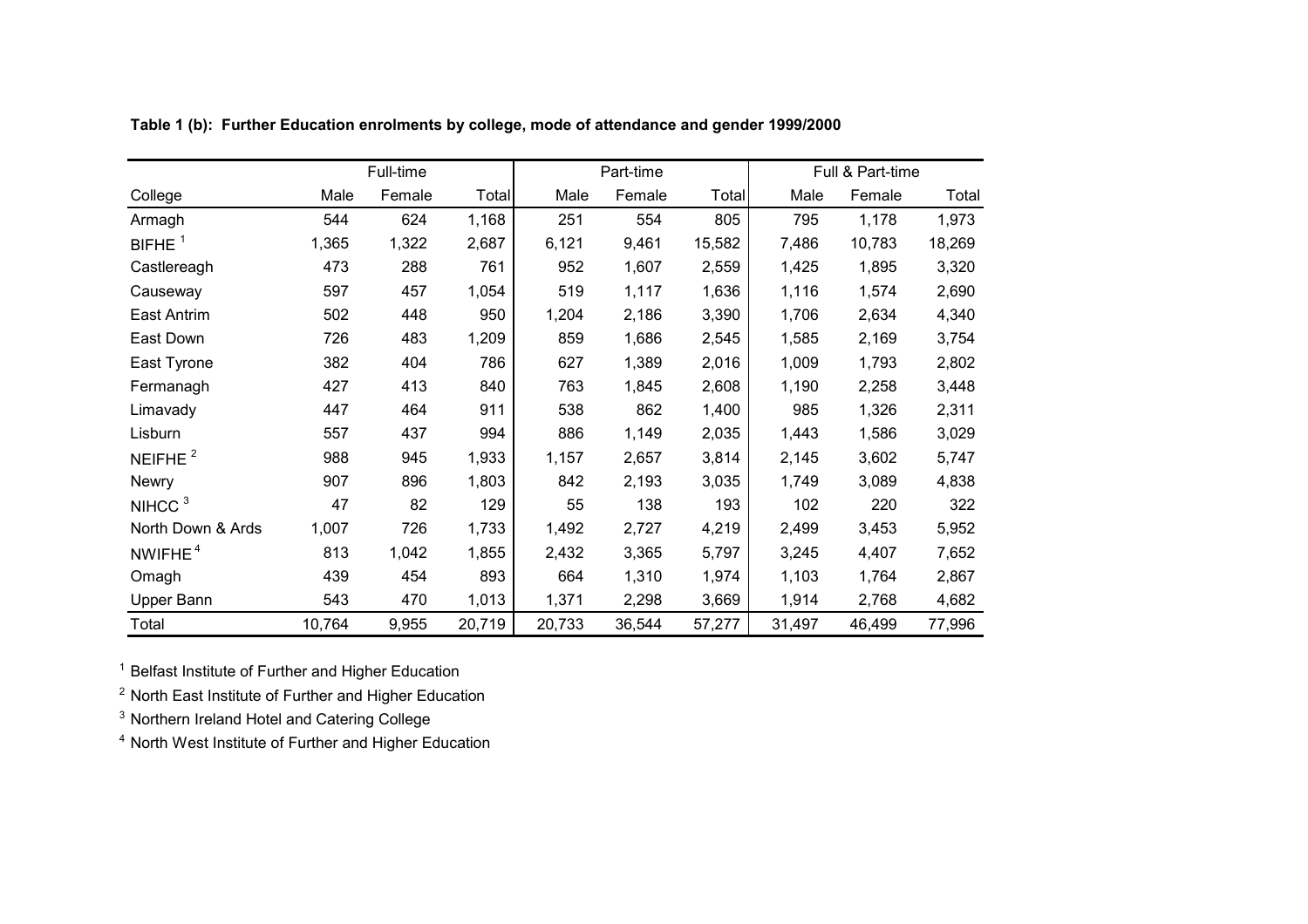|                     |        | Full-time |        |        | Part-time |        |        | Full & Part-time |        |
|---------------------|--------|-----------|--------|--------|-----------|--------|--------|------------------|--------|
| College             | Male   | Female    | Total  | Male   | Female    | Total  | Male   | Female           | Total  |
| Armagh              | 544    | 624       | 1,168  | 265    | 598       | 863    | 809    | 1,222            | 2,031  |
| BIFHE $1$           | 2,020  | 2,041     | 4,061  | 7,313  | 10,968    | 18,281 | 9,333  | 13,009           | 22,342 |
| Castlereagh         | 473    | 288       | 761    | 1,004  | 1,679     | 2,683  | 1,477  | 1,967            | 3,444  |
| Causeway            | 597    | 457       | 1,054  | 592    | 1,173     | 1,765  | 1,189  | 1,630            | 2,819  |
| East Antrim         | 505    | 485       | 990    | 1,297  | 2,441     | 3,738  | 1,802  | 2,926            | 4,728  |
| East Down           | 736    | 484       | 1,220  | 957    | 1,908     | 2,865  | 1,693  | 2,392            | 4,085  |
| East Tyrone         | 382    | 404       | 786    | 649    | 1,620     | 2,269  | 1,031  | 2,024            | 3,055  |
| Fermanagh           | 465    | 503       | 968    | 891    | 2,211     | 3,102  | 1,356  | 2,714            | 4,070  |
| Limavady            | 447    | 464       | 911    | 570    | 913       | 1,483  | 1,017  | 1,377            | 2,394  |
| Lisburn             | 597    | 458       | 1,055  | 1,154  | 1,401     | 2,555  | 1,751  | 1,859            | 3,610  |
| NEIFHE <sup>2</sup> | 1,074  | 1,043     | 2,117  | 1,341  | 2,899     | 4,240  | 2,415  | 3,942            | 6,357  |
| <b>Newry</b>        | 967    | 1,006     | 1,973  | 990    | 2,612     | 3,602  | 1,957  | 3,618            | 5,575  |
| NIHCC <sup>3</sup>  | 90     | 243       | 333    | 60     | 149       | 209    | 150    | 392              | 542    |
| North Down & Ards   | 1,236  | 904       | 2,140  | 1,714  | 3,054     | 4,768  | 2,950  | 3,958            | 6,908  |
| NWIFHE <sup>4</sup> | 1,062  | 1,466     | 2,528  | 2,685  | 3,722     | 6,407  | 3,747  | 5,188            | 8,935  |
| Omagh               | 439    | 454       | 893    | 726    | 1,515     | 2,241  | 1,165  | 1,969            | 3,134  |
| Upper Bann          | 669    | 501       | 1,170  | 1,611  | 2,569     | 4,180  | 2,280  | 3,070            | 5,350  |
| Total               | 12,303 | 11,825    | 24,128 | 23,819 | 41,432    | 65,251 | 36,122 | 53,257           | 89,379 |

**Table 1 (c): All enrolments by college, mode of attendance and gender 1999/2000**

<sup>1</sup> Belfast Institute of Further and Higher Education

<sup>2</sup> North East Institute of Further and Higher Education

 $3$  Northern Ireland Hotel and Catering College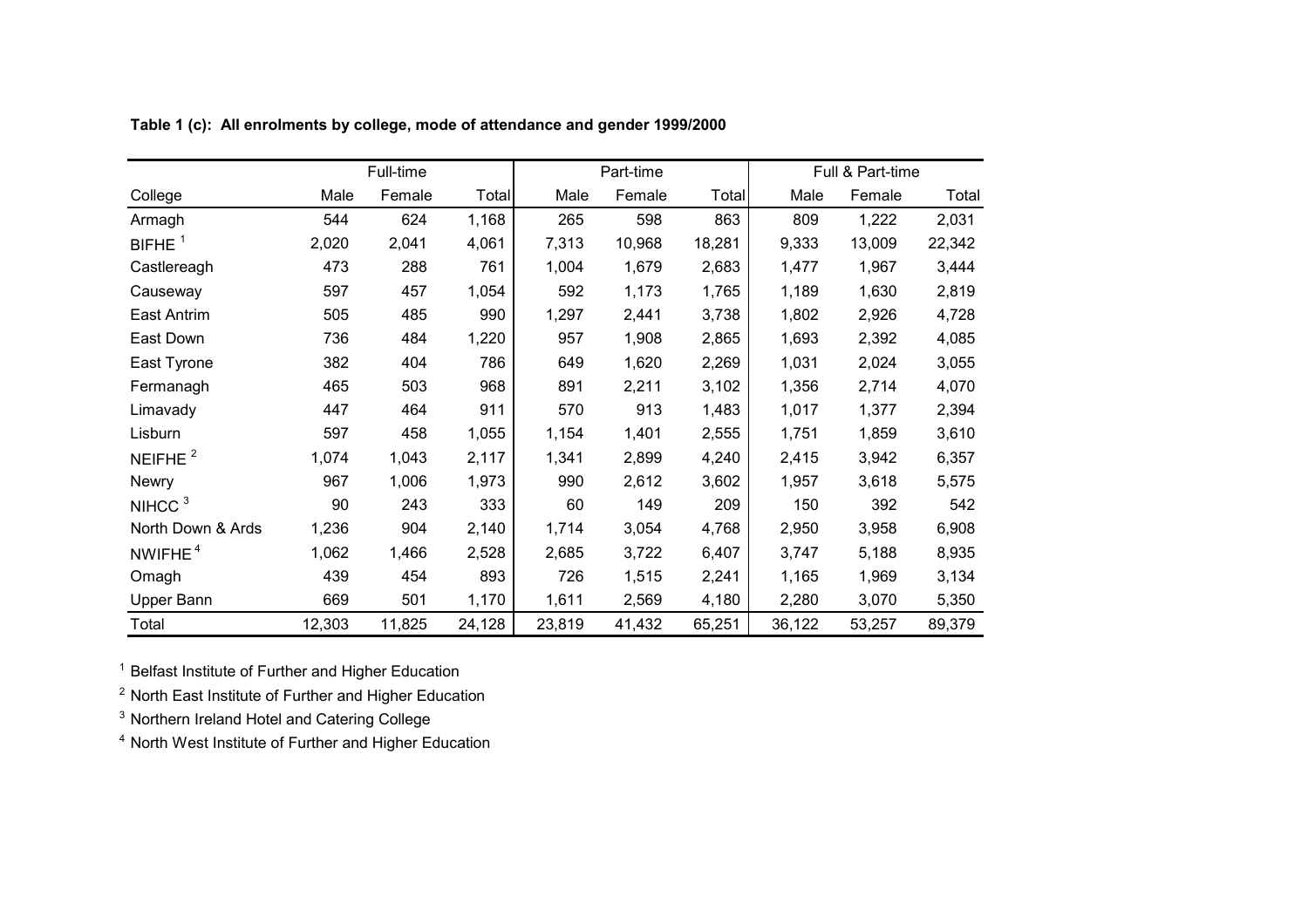| Mode of               |        | 19 years and under |        |       | $20-25$ years |        |        | 26 years and over |        |        | All Agegroups |        |
|-----------------------|--------|--------------------|--------|-------|---------------|--------|--------|-------------------|--------|--------|---------------|--------|
| Attendance            | Male   | Female             | Total  | Male  | Female        | Total  | Male   | Female            | Total  | Male   | Female        | Total  |
| <b>HE Enrolments</b>  |        |                    |        |       |               |        |        |                   |        |        |               |        |
| Full-time             | 931    | 1,262              | 2,193  | 552   | 542           | 1,094  | 56     | 66                | 122    | 1,539  | 1,870         | 3,409  |
| Part-time             | 456    | 446                | 902    | 940   | 1,405         | 2,345  | 1.690  | 3,037             | 4,727  | 3.086  | 4,888         | 7,974  |
| Total                 | 1,387  | 1,708              | 3,095  | 1,492 | 1,947         | 3,439  | 1,746  | 3,103             | 4,849  | 4,625  | 6,758         | 11,383 |
| <b>FE Enrolments</b>  |        |                    |        |       |               |        |        |                   |        |        |               |        |
| Full-time             | 10,212 | 9,339              | 19,551 | 451   | 356           | 807    | 101    | 260               | 361    | 10.764 | 9,955         | 20,719 |
| Part-time             | 8,960  | 9.681              | 18.641 | 2,925 | 5,547         | 8,472  | 8.848  | 21,316            | 30,164 | 20,733 | 36,544        | 57,277 |
| Total                 | 19,172 | 19,020             | 38,192 | 3,376 | 5,903         | 9,279  | 8,949  | 21,576            | 30,525 | 31,497 | 46,499        | 77,996 |
| <b>All Enrolments</b> |        |                    |        |       |               |        |        |                   |        |        |               |        |
| Full-time             | 11,143 | 10,601             | 21,744 | 1,003 | 898           | 1,901  | 157    | 326               | 483    | 12,303 | 11,825        | 24,128 |
| Part-time             | 9,416  | 10,127             | 19,543 | 3,865 | 6,952         | 10,817 | 10,538 | 24,353            | 34,891 | 23,819 | 41,432        | 65,251 |
| Total                 | 20,559 | 20.728             | 41,287 | 4,868 | 7,850         | 12,718 | 10.695 | 24,679            | 35,374 | 36,122 | 53,257        | 89,379 |

**Table 2: Enrolments by age group, mode of attendance and gender 1999/2000**

 $<sup>1</sup>$  includes a total of 440 students whose ages are not known</sup>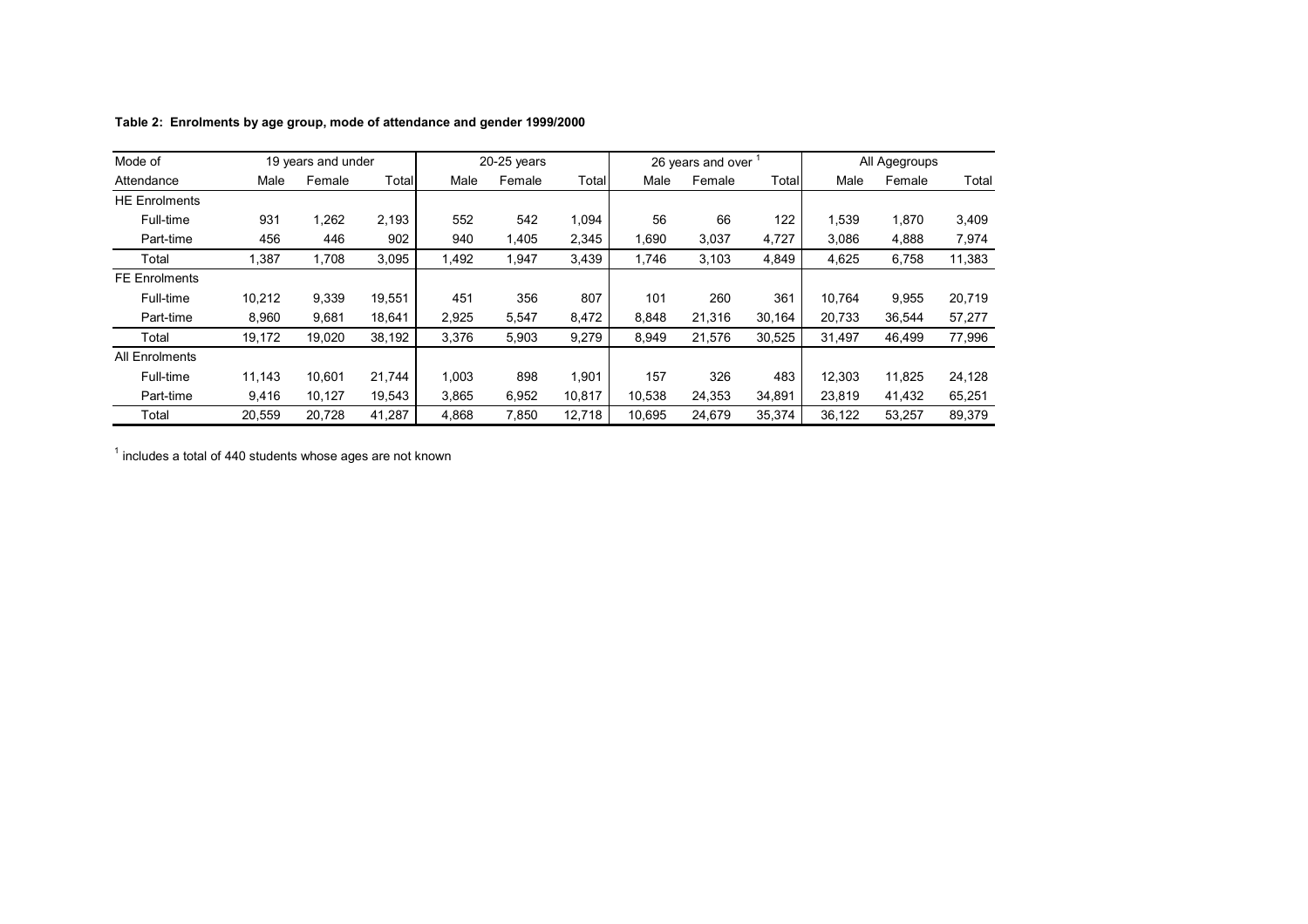**Table 3 (a): Higher Education enrolments by standard classification subject group, mode of attendence and gender 1999/2000**

| <b>Standard Classification Subject Group</b>        |                | Full-time |            | Part-time |        |                 |       | Full & part-time |        |
|-----------------------------------------------------|----------------|-----------|------------|-----------|--------|-----------------|-------|------------------|--------|
|                                                     | Male           | Female    | Totall     | Male      | Female | Total           | Male  | Female           | Total  |
| <b>Administration &amp; Office Skills</b>           | $\overline{2}$ | 29        | 31         | 8         | 242    | 250             | 10    | 271              | 281    |
| Agriculture                                         |                |           |            | 5         | 20     | 25              | 5     | 20               | 25     |
| <b>Applied Science</b>                              | 23             | 25        | 48         | 118       | 201    | 319             | 141   | 226              | 367    |
| Art & Design                                        | 103            | 137       | <b>240</b> | 54        | 94     | 148             | 157   | 231              | 388    |
| Business & Management                               | 367            | 637       | 1,004      | 902       | 1,703  | 2,605           | 1,269 | 2,340            | 3,609  |
| Construction, Built Environment & Civil Engineering | 242            | 17        | 259        | 259       | 23     | 282             | 501   | 40               | 541    |
| Distribution - Retail, Wholesaling & Warehousing    | 34             | 53        | 87         | 120       | 230    | 350             | 154   | 283              | 437    |
| Education                                           |                | ۰.        |            | 129       | 409    | 538             | 129   | 409              | 538    |
| Electrical / Electronic Engineering                 | 69             | 4         | 73         | 205       | 8      | 213             | 274   | 12               | 286    |
| Hairdressing & Beauty                               |                | 26        | 26         |           | 68     | 68              |       | 94               | 94     |
| Health & Social Care                                | 8              | 317       | 325        | 158       | 1,135  | 1,293           | 166   | 1,452            | 1,618  |
| Hospitality                                         | 38             | 98        | 136        | 66        | 106    | 172             | 104   | 204              | 308    |
| Information & Communication Technology              | 321            | 138       | 459        | 498       | 497    | 995             | 819   | 635              | 1,454  |
| Leisure Tourism & Recreational                      | 130            | 330       | 460        | 58        | 54     | 112             | 188   | 384              | 572    |
| Mechanical Engineering & Manufacturing / Processing | 160            | 30        | 190        | 443       | 21     | 464             | 603   | 51               | 654    |
| Media & communication                               | 42             | 29        | 71         | 28        | 77     | 105             | 70    | 106              | 176    |
| Motor Vehicle & Transport                           |                |           |            | 35        |        | 35 <sub>l</sub> | 35    |                  | 35     |
| Total                                               | 1,539          | 1,870     | 3,409      | 3,086     | 4,888  | 7,974           | 4,625 | 6,758            | 11,383 |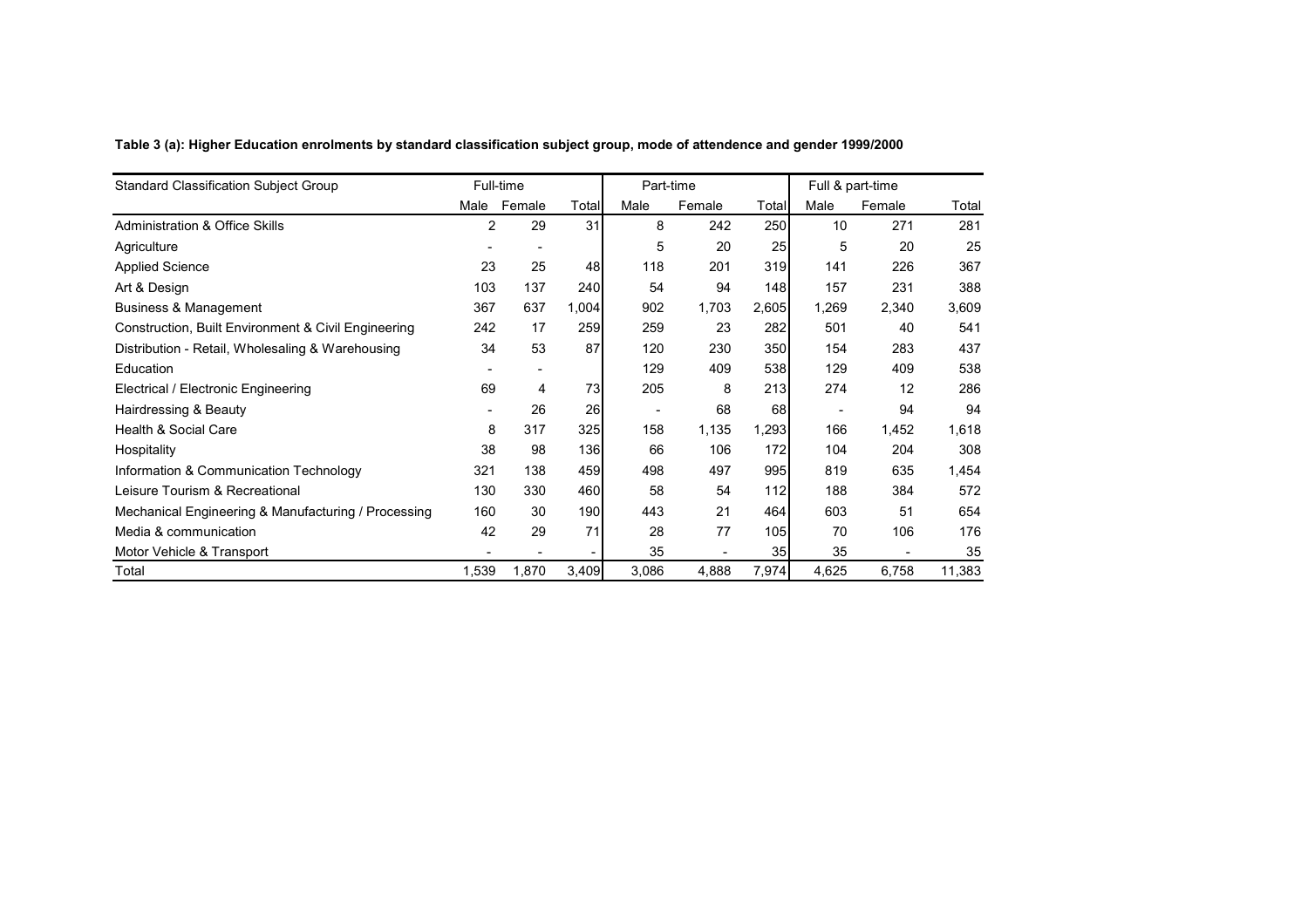| Table 3 (b): Further Education enrolments by standard classification subject group, mode of attendence and gender 1999/2000 |  |  |
|-----------------------------------------------------------------------------------------------------------------------------|--|--|
|                                                                                                                             |  |  |

| <b>Standard Classification Subject Group</b>        | Full-time |        |        |        | Part-time |        | Full & part-time |        |        |
|-----------------------------------------------------|-----------|--------|--------|--------|-----------|--------|------------------|--------|--------|
|                                                     | Male      | Female | Total  | Male   | Female    | Total  | Male             | Female | Total  |
| <b>Administration &amp; Office Skills</b>           | 10        | 316    | 326    | 838    | 5,292     | 6,130  | 848              | 5,608  | 6,456  |
| Agriculture                                         | 21        | 74     | 95     | 132    | 84        | 216    | 153              | 158    | 311    |
| <b>Applied Science</b>                              | 1,178     | 1,655  | 2,833  | 5,180  | 8,542     | 13,722 | 6,358            | 10,197 | 16,555 |
| Art & Design                                        | 652       | 703    | 1,355  | 387    | 1,302     | 1,689  | 1,039            | 2,005  | 3,044  |
| <b>Business &amp; Management</b>                    | 815       | 1,700  | 2,515  | 1,222  | 2,428     | 3,650  | 2,037            | 4,128  | 6,165  |
| Construction, Built Environment & Civil Engineering | 2,597     | 34     | 2,631  | 1,652  | 59        | 1,711  | 4,249            | 93     | 4,342  |
| Distribution - Retail, Wholesaling & Warehousing    | 42        | 16     | 58     | 300    | 452       | 752    | 342              | 468    | 810    |
| Education                                           | 702       | 317    | 1,019  | 1,851  | 2,580     | 4,431  | 2,553            | 2,897  | 5,450  |
| Electrical / Electronic Engineering                 | 225       | 8      | 233    | 1,038  | 43        | 1,081  | 1,263            | 51     | 1,314  |
| Hairdressing & Beauty                               | 50        | 1,024  | 1,074  | 94     | 1,692     | 1,786  | 144              | 2,716  | 2,860  |
| Health & Social Care                                | 117       | 1,983  | 2,100  | 328    | 3,601     | 3,929  | 445              | 5,584  | 6,029  |
| Hospitality                                         | 798       | 1,099  | 1,897  | 845    | 1,086     | 1,931  | 1,643            | 2,185  | 3,828  |
| Information & Communication Technology              | 1,219     | 329    | 1,548  | 3,365  | 7,037     | 10,402 | 4,584            | 7,366  | 11,950 |
| Leisure Tourism & Recreational                      | 500       | 447    | 947    | 67     | 112       | 179    | 567              | 559    | 1,126  |
| Mechanical Engineering & Manufacturing / Processing | 1,151     | 61     | 1,212  | 2,229  | 288       | 2,517  | 3,380            | 349    | 3,729  |
| Media & communication                               | 243       | 186    | 429    | 830    | 1,591     | 2,421  | 1,073            | 1,777  | 2,850  |
| Motor Vehicle & Transport                           | 444       | 3      | 447    | 375    | 355       | 730    | 819              | 358    | 1,177  |
| Total                                               | 10,764    | 9,955  | 20,719 | 20,733 | 36,544    | 57,277 | 31,497           | 46,499 | 77,996 |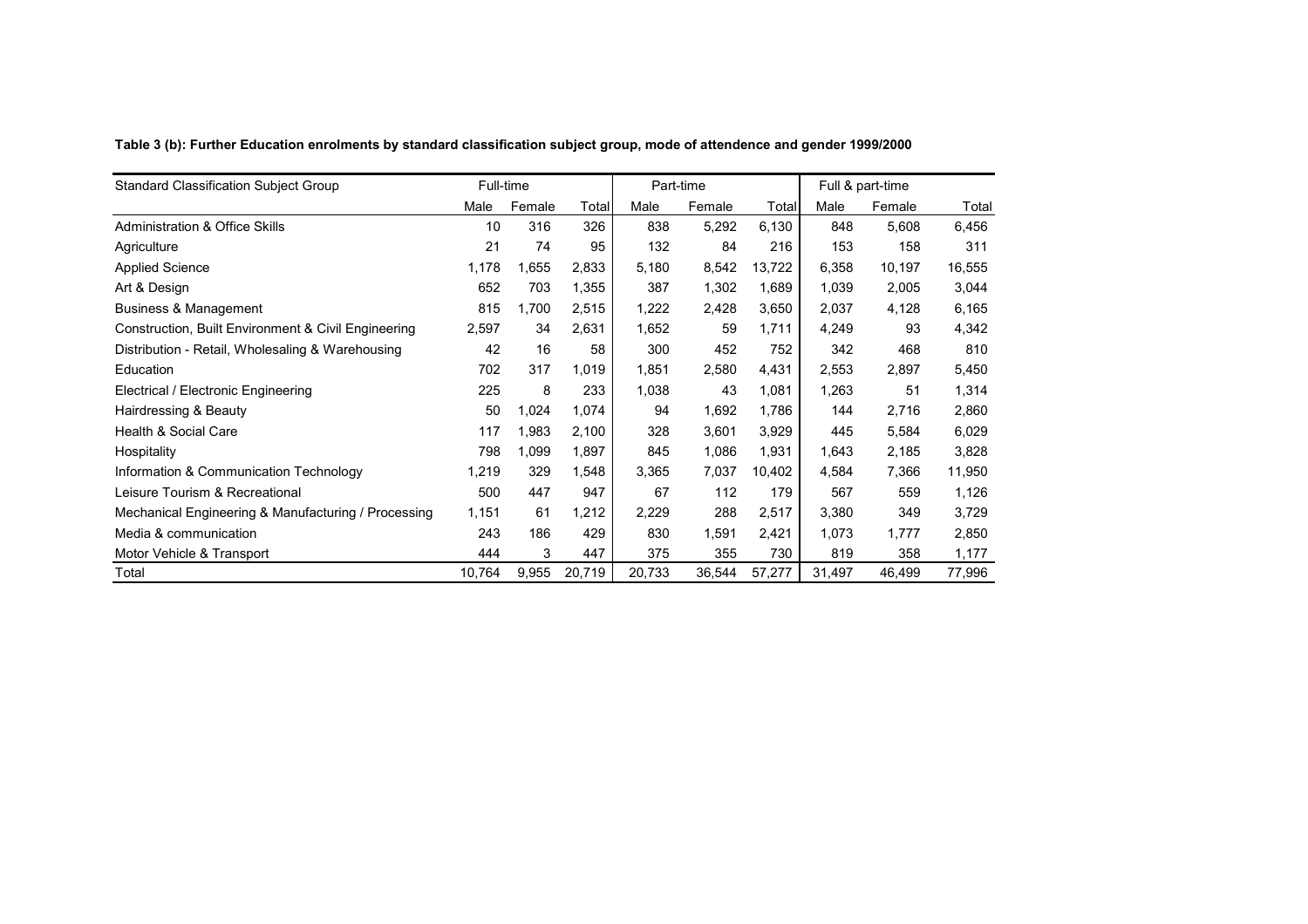**Table 3 (c): All enrolments by standard classification subject group, mode of attendence and gender 1999/2000**

| <b>Standard Classification Subject Group</b>        |        | Full-time |        | Part-time |        |        | Full & part-time |        |        |
|-----------------------------------------------------|--------|-----------|--------|-----------|--------|--------|------------------|--------|--------|
|                                                     | Male   | Female    | Total  | Male      | Female | Total  | Male             | Female | Total  |
| <b>Administration &amp; Office Skills</b>           | 12     | 345       | 357    | 846       | 5,534  | 6,380  | 858              | 5,879  | 6,737  |
| Agriculture                                         | 21     | 74        | 95     | 137       | 104    | 241    | 158              | 178    | 336    |
| <b>Applied Science</b>                              | 1,201  | 1,680     | 2,881  | 5,298     | 8,743  | 14,041 | 6,499            | 10,423 | 16,922 |
| Art & Design                                        | 755    | 840       | 1,595  | 441       | 1,396  | 1,837  | 1,196            | 2,236  | 3,432  |
| <b>Business &amp; Management</b>                    | 1,182  | 2,337     | 3,519  | 2,124     | 4,131  | 6,255  | 3,306            | 6,468  | 9,774  |
| Construction, Built Environment & Civil Engineering | 2,839  | 51        | 2,890  | 1,911     | 82     | 1,993  | 4,750            | 133    | 4,883  |
| Distribution - Retail, Wholesaling & Warehousing    | 76     | 69        | 145    | 420       | 682    | 1,102  | 496              | 751    | 1,247  |
| Education                                           | 702    | 317       | 1,019  | 1,980     | 2,989  | 4,969  | 2,682            | 3,306  | 5,988  |
| Electrical / Electronic Engineering                 | 294    | 12        | 306    | 1,243     | 51     | 1,294  | 1,537            | 63     | 1,600  |
| Hairdressing & Beauty                               | 50     | 1,050     | 1,100  | 94        | 1,760  | 1,854  | 144              | 2,810  | 2,954  |
| Health & Social Care                                | 125    | 2,300     | 2,425  | 486       | 4,736  | 5,222  | 611              | 7,036  | 7,647  |
| Hospitality                                         | 836    | 1,197     | 2,033  | 911       | 1,192  | 2,103  | 1,747            | 2,389  | 4,136  |
| Information & Communication Technology              | 1,540  | 467       | 2,007  | 3,863     | 7,534  | 11,397 | 5,403            | 8,001  | 13,404 |
| Leisure Tourism & Recreational                      | 630    | 777       | 1,407  | 125       | 166    | 291    | 755              | 943    | 1,698  |
| Mechanical Engineering & Manufacturing / Processing | 1,311  | 91        | 1,402  | 2,672     | 309    | 2,981  | 3,983            | 400    | 4,383  |
| Media & communication                               | 285    | 215       | 500    | 858       | 1,668  | 2,526  | 1,143            | 1,883  | 3,026  |
| Motor Vehicle & Transport                           | 444    | 3         | 447    | 410       | 355    | 765    | 854              | 358    | 1,212  |
| Total                                               | 12,303 | 11,825    | 24,128 | 23,819    | 41,432 | 65,251 | 36,122           | 53,257 | 89,379 |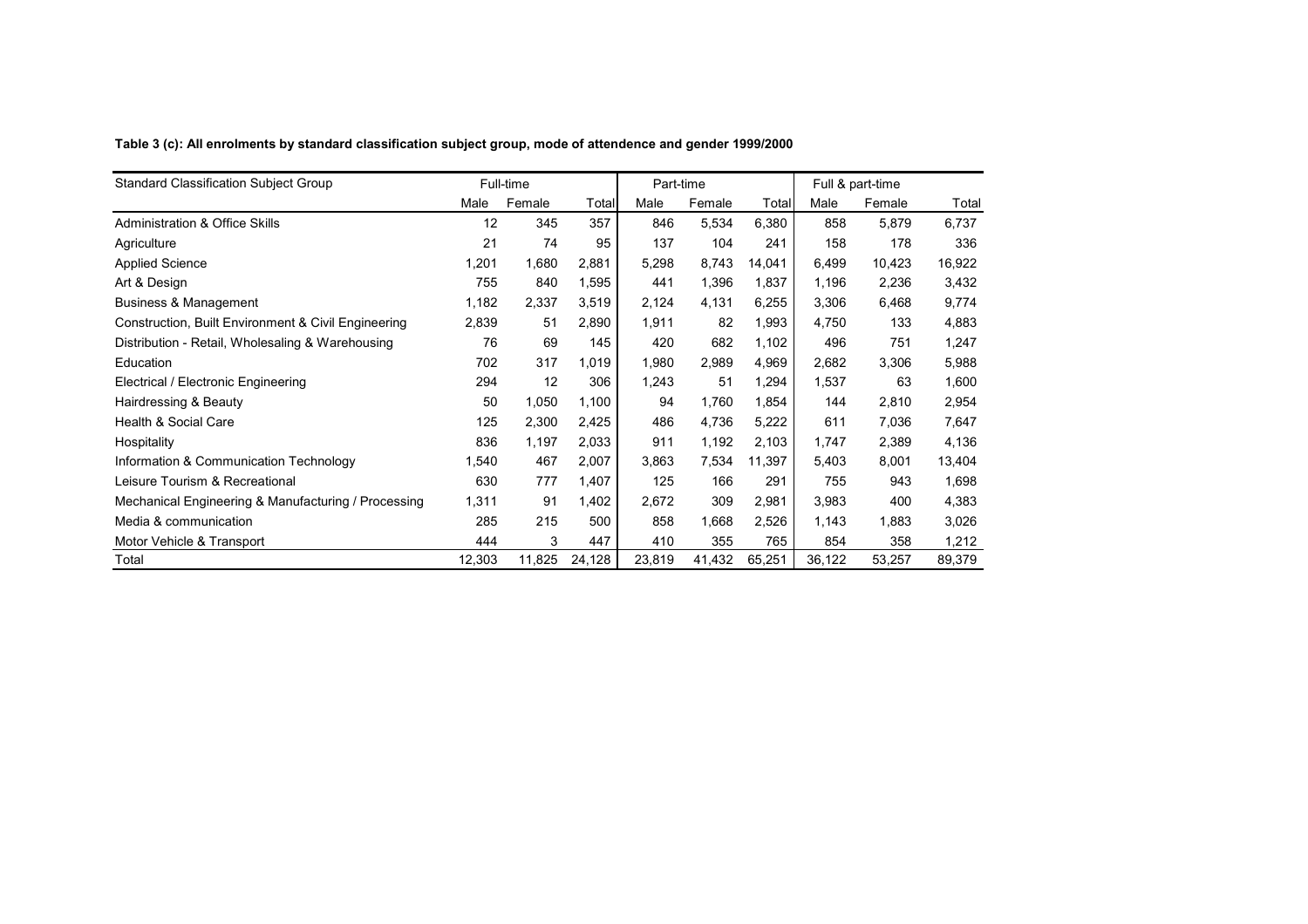| Qualification Type & Level |              |                | Full-Time |                          |                          | Part-Time      |                |                | Total                    |        |
|----------------------------|--------------|----------------|-----------|--------------------------|--------------------------|----------------|----------------|----------------|--------------------------|--------|
|                            |              | Male           | Female    | Total                    | Male                     | Female         | Total          | Male           | Female                   | Total  |
| <b>HNC</b>                 |              |                |           | $\overline{\phantom{0}}$ | 1,651                    | 1,334          | 2,985          | 1,651          | 1,334                    | 2,985  |
| HND <sup>1</sup>           |              | 1,423          | 1,599     | 3,022                    | 357                      | 324            | 681            | 1,780          | 1,923                    | 3,703  |
| A-LEVEL                    |              | 685            | 1,142     | 1,827                    | 1,432                    | 2,315          | 3,747          | 2,117          | 3,457                    | 5,574  |
| <b>AS LEVEL</b>            |              |                |           | $\overline{\phantom{0}}$ | 44                       | 48             | 92             | 44             | 48                       | 92     |
| A/AS LEVEL                 |              | 55             | 56        | 111                      | 11                       | 10             | 21             | 66             | 66                       | 132    |
| GCSE                       |              | 253            | 193       | 446                      | 3,058                    | 5,131          | 8,189          | 3,311          | 5,324                    | 8,635  |
| NVQ:                       | Level 1      | 355            | 223       | 578                      | 570                      | 574            | 1,144          | 925            | 797                      | 1,722  |
|                            | Level 2      | 2,023          | 1,485     | 3,508                    | 975                      | 1,649          | 2,624          | 2,998          | 3,134                    | 6,132  |
|                            | Level 3      | 1,150          | 662       | 1,812                    | 706                      | 1,436          | 2,142          | 1,856          | 2,098                    | 3,954  |
|                            | Level 4      | 35             | 45        | 80                       | 115                      | 328            | 443            | 150            | 373                      | 523    |
|                            | Level 5      |                |           |                          | $\overline{\phantom{a}}$ | $\blacksquare$ | $\blacksquare$ | $\blacksquare$ | $\overline{\phantom{0}}$ |        |
| $GNVO2$ :                  | Foundation   | $\overline{7}$ | 3         | 10                       | 99                       | 23             | 122            | 106            | 26                       | 132    |
|                            | Intermediate | 481            | 359       | 840                      | 184                      | 187            | 371            | 665            | 546                      | 1,211  |
|                            | Advanced     | 2,049          | 2,442     | 4,491                    | 299                      | 736            | 1,035          | 2,348          | 3,178                    | 5,526  |
| <b>Other Courses:</b>      | Level 1      | 300            | 165       | 465                      | 3,963                    | 7,159          | 11,122         | 4,263          | 7,324                    | 11,587 |
| (by equivalent             | Level 2      | 580            | 406       | 986                      | 4,747                    | 9,208          | 13,955         | 5,327          | 9,614                    | 14,941 |
| NVQ level)                 | Level 3      | 2,781          | 2,799     | 5,580                    | 4,221                    | 7,186          | 11,407         | 7,002          | 9,985                    | 16,987 |
|                            | Level 4      | 25             | 101       | 126                      | 717                      | 2,222          | 2,939          | 742            | 2,323                    | 3,065  |
|                            | Level 5      | 56             | 125       | 181                      | 246                      | 680            | 926            | 302            | 805                      | 1,107  |
|                            | Not Known    | 45             | 20        | 65                       | 424                      | 882            | 1,306          | 469            | 902                      | 1,371  |
| Total                      |              | 12,303         | 11,825    | 24,128                   | 23,819                   | 41,432         | 65,251         | 36,122         | 53,257                   | 89,379 |

**Table 4: Enrolments by qualification type and level, mode of attendance and gender 1999/2000**

 $1$  The majority of part-time enrolments on HND courses refer to students who are either taking additional modules in order to convert an HNC to an HND, or completing specific HND units which were previously failed/not completed.

 $^2$  The majority of part-time enrolments on GNVQ courses are 'link' students i.e. full-time school pupils attending the college to take specific GNVQ units, with the remainder of the award being taught at the school.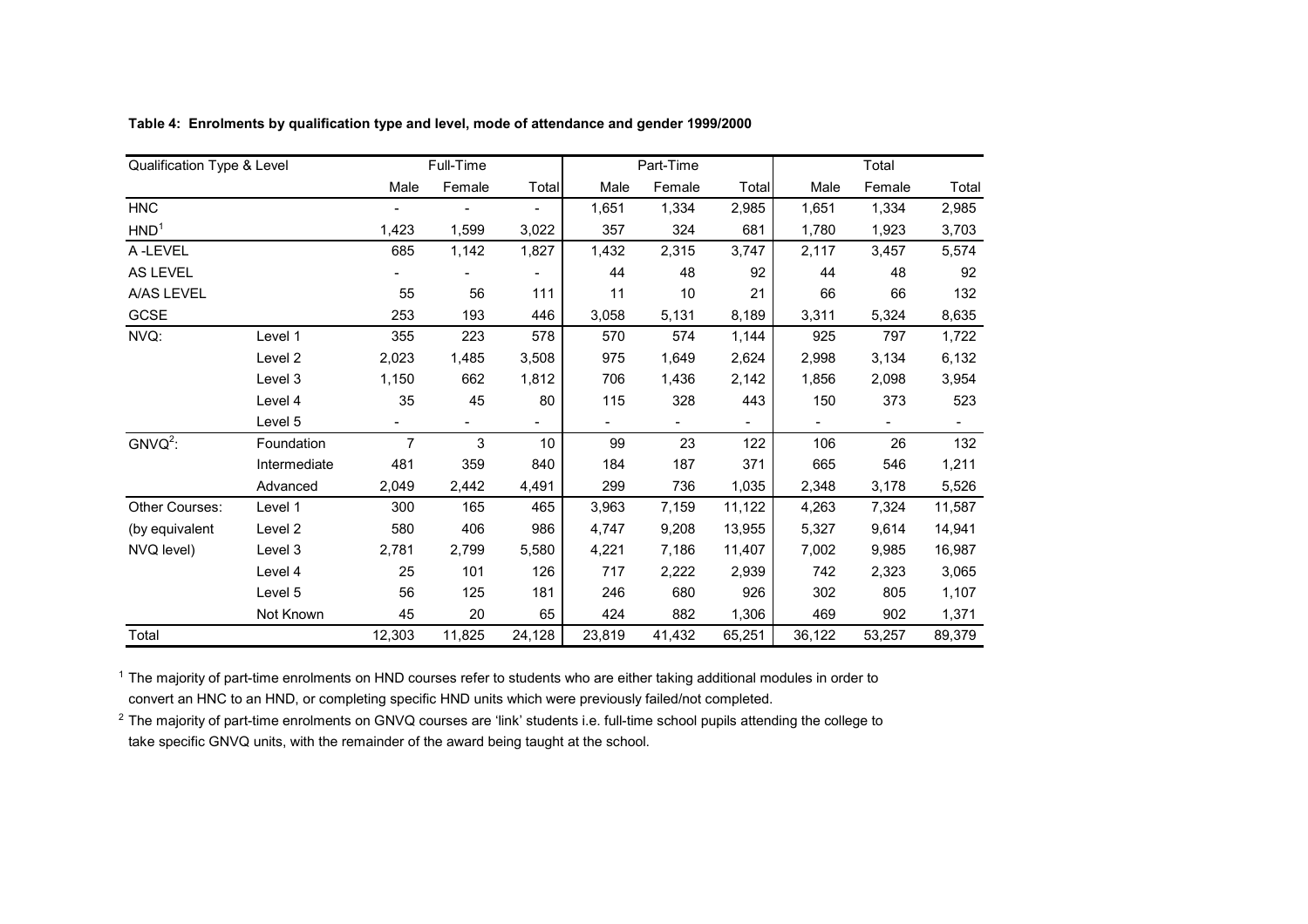#### **Annex 1(a)**

#### **Higher and Further Education enrolments, by mode of attendance, 1998/1999 - 1999/2000**

| Mode of    |         | <b>Higher Education</b> |          |         | <b>Further Education</b> |          | Total   |           |          |  |
|------------|---------|-------------------------|----------|---------|--------------------------|----------|---------|-----------|----------|--|
| Attendance | 1998/99 | 1999/2000               | % Change | 1998/99 | 1999/2000                | % Change | 1998/99 | 1999/2000 | % Change |  |
| Full-time  | 3.258   | 3.409                   | 4.6%     | 20.596  | 20,719                   | $0.6\%$  | 23.854  | 24,128    | $.1\%$   |  |
| Part-time  | 6.621   | 7.974                   | $20.4\%$ | 55.825  | 57.277                   | $2.6\%$  | 62.446  | 65.251    | 4.5%     |  |
| Total      | 9.879   | 11,383                  | 15.2%    | 76.421  | 77,996                   | 2.1%     | 86,300  | 89,379    | $3.6\%$  |  |